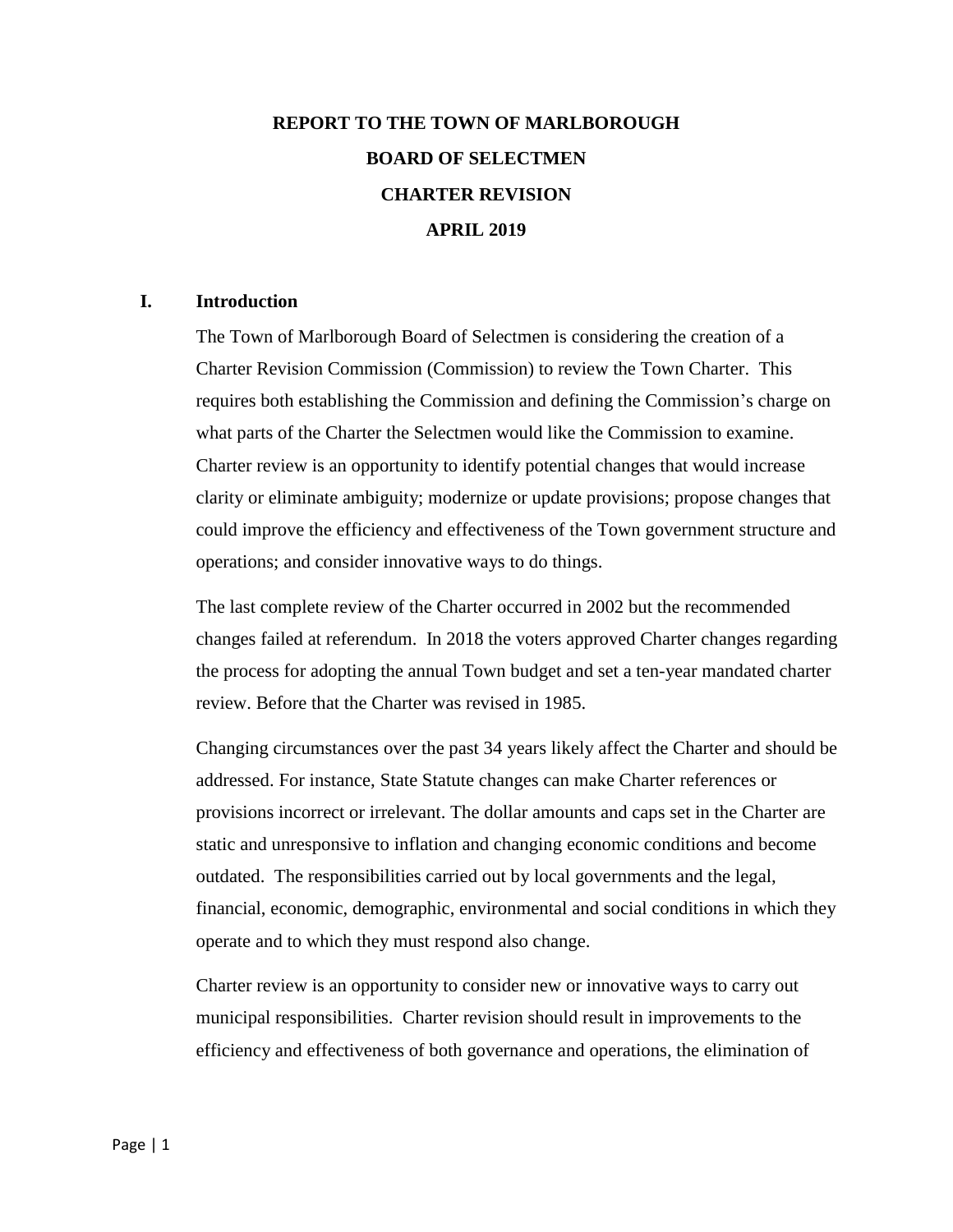ambiguity, and greater clarity of the duties, roles and responsibilities of government boards, commissions and employees.

During interviews with the Selectmen, board and commission members, elected and appointed Town officers, and staff, several factors affecting Marlborough's town government were identified. They shared their thinking on why Charter revision was needed and what the beneficial outcomes might be. Several suggestions for Charter revision. The following is a summary of the information gathered during these interviews, as well as comments received at a public meeting held on February 11, 2019.

# **II. Situation Analysis: What factors are influencing Marlborough's town government today**

Marlborough's governance is carried out be elected and appointed individuals. There are seven elected boards and commissions and four elected Town officers. In addition, there are 12 appointed commissions whose duties range from administrative to advisory. It is becoming increasingly difficult to recruit people who have the time and interest in serving on the various boards and commissions. Are there opportunities to combine commissions or eliminate those that are not active to make it easier to fill seats without having a negative impact on the Town?

Marlborough town government is a multi-faceted \$7 million enterprise whose functions include public record keeping, planning and development, public safety, public works and infrastructure, accounting, finance and budgeting, personnel and human resources, including collective bargaining. As these responsibilities multiply and their legal, financial and technological aspects become more sophisticated, it becomes crucial that those responsible for administration, operations, and budgeting have the requisite skills, education and experience. It is important that those responsible for administration and operations are accountable for their performance.

The Selectmen are responsible for the management and oversight of this operation, in addition to setting policy and adopting ordinances to benefit the health and welfare of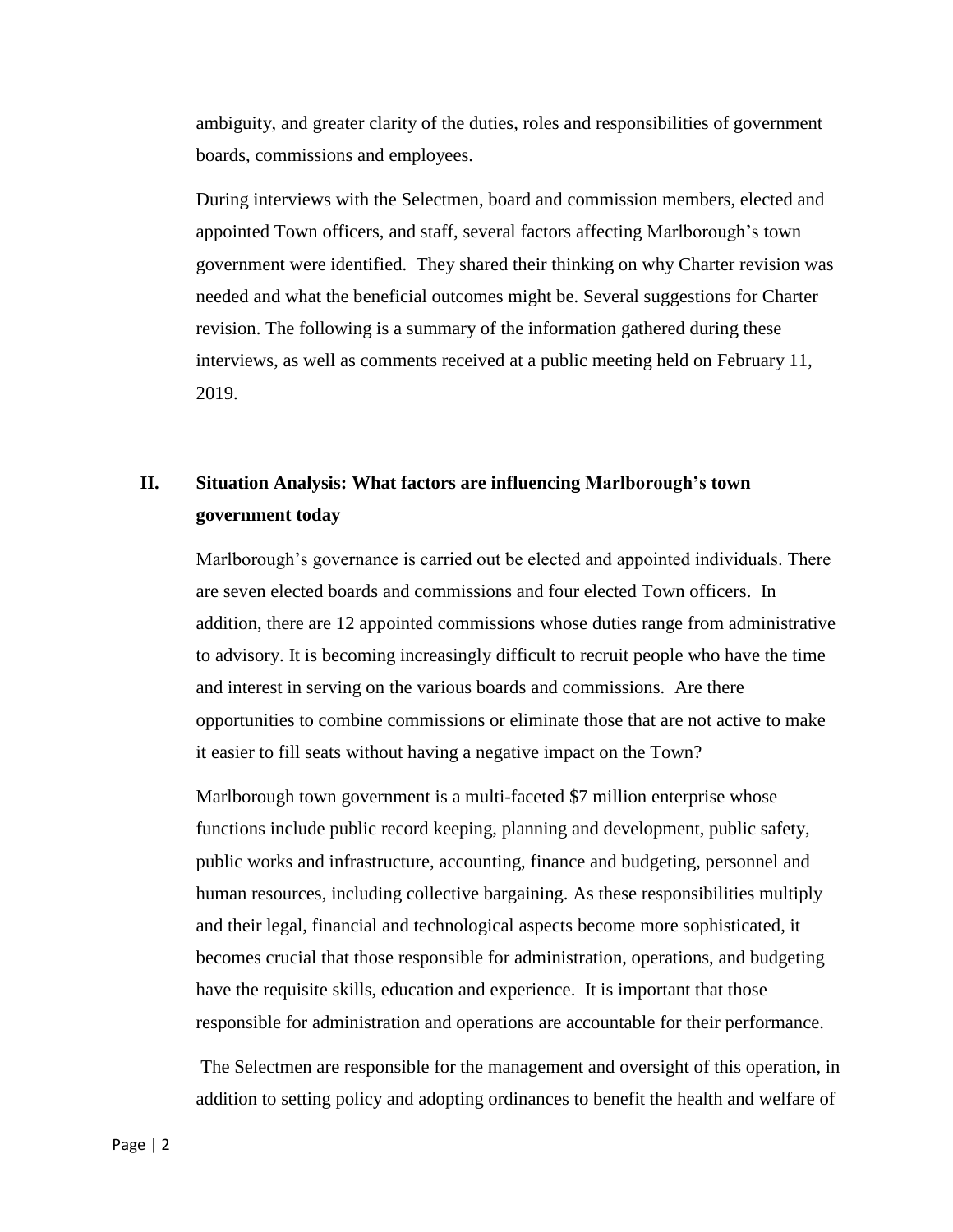the community, while complying with State Statute and State mandates. The Selectmen are responsible for developing and submitting an annual budget to the Board of Finance that will fund the services and capital investments that in the Selectmen's view are necessary for the Town. The Board of Education does the same for the educational needs of the communities' schoolchildren. Board of Finance in turn reviews the Selectmen's and Board of Education recommendations and may revise them before submitting them to the Annual Town Meeting for consideration for final adoption. The relationship of policy and operations to budgeting is inseparable and each is dependent on the other.

Elected administrative officers include the First Selectman, Town Clerk, Tax Collector, and Treasurer. These officials are accountable to the electorate every four years. They need not have the skills, education or experience for these positions in order to attain them, but they do have to get elected. With each election a new person may take the office at the expense of continuity, consistency and institutional memory. Charter revision is an opportunity to examine alternative management and administrative structures to address this challenge.

Marlborough is geographically is positioned for growth due to its location and accessibility, although the supply of land available for development may limit future growth. Meanwhile the population's demographic characteristics, (total population, age, income etc.) is also constantly changing. As this growth occurs and the population changes the demands and expectations of the resident and businesses will create new opportunities and challenges for Town government. These might include demands for new or different types of services or levels of service and a desire to seek alternative sources of revenues and diversify the tax base to support new services. Improving governmental efficiency and accountability, and organizing in a way that provides some space for thinking about the future, is a useful way to frame the desired outcome of the Charter review process.

# **III. Potential Charter Revisions**

In order to help the Selectmen decide which sections of the Charter should be reviewed interviews were conducted with Town elected and appointed officials and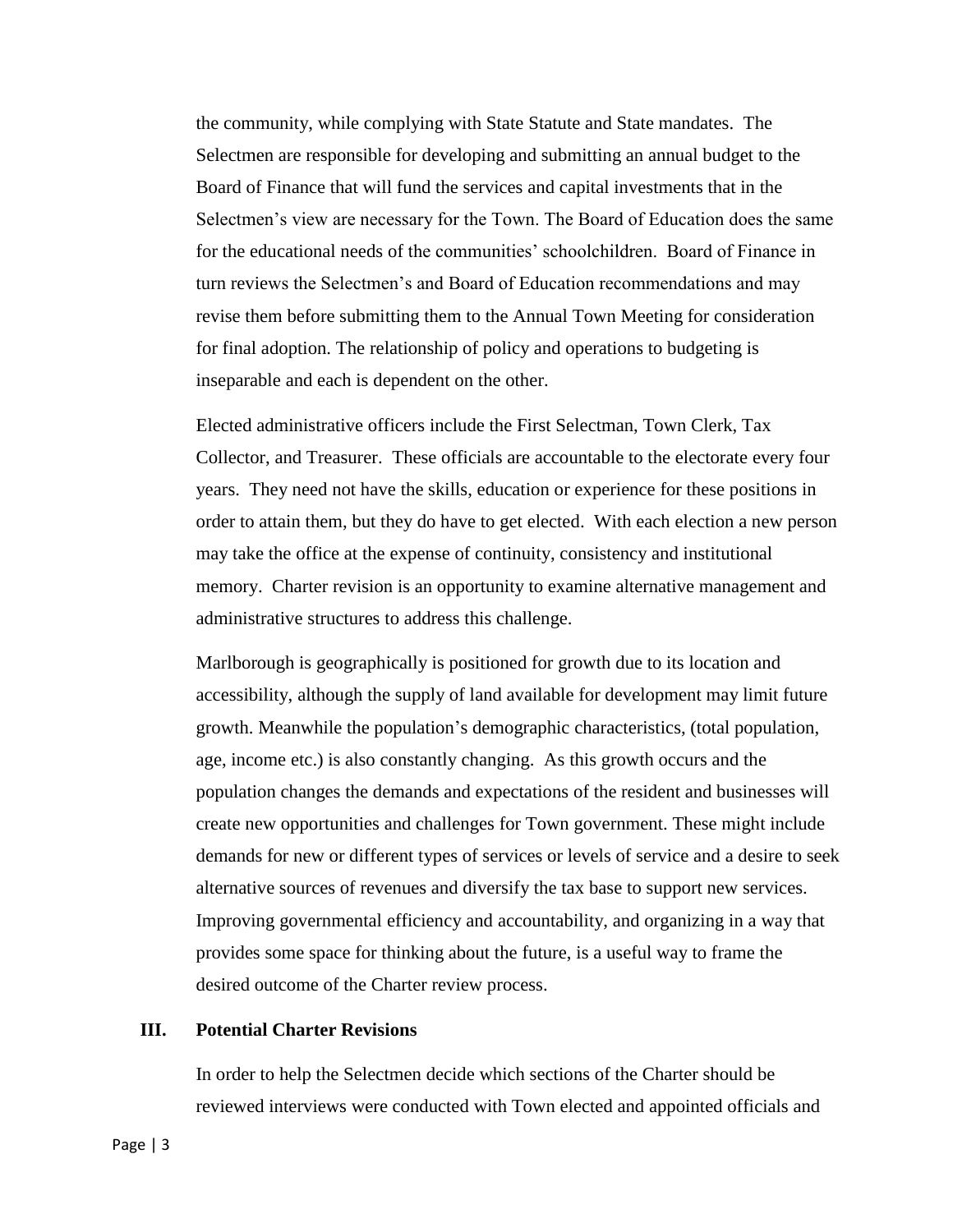Town staff, and a public meeting was held to solicit ideas to be considered as part of a potential Charter Revision. The following areas to examine are based on that input.

It should be emphasized that the purpose of the work presented in this report was to gather ideas and suggestions on possible Charter revision from a range of stakeholders. The suggestions below have not been reviewed against the current Connecticut General Statutes to determine if any of the suggestions have already been addressed by statutory changes, or whether the proposed revisions are allowed by statute. Also, the ideas have not been studied to see what alternatives to the suggestions may be more effective in bringing about desired results. Those tasks are rightly the responsibility of a Commission, if one is appointed.

#### *Chapter II – Elections*

- 1) Review Section 2.2 Town Officers General Elections and consider whether any Boards, Commissions, or officials should be appointed rather than elected; whether any should be eliminated; or whether memberships should be increased or decreased.
- 2) In particular, consider enlarging the Board of Selectmen from three to either five or seven members. This provides for more representation and does not isolate a minority party member of a three-member board as far as caucusing, advancing agenda items, etc. As an alternative consider whether the duties and powers of the Board of Finance and the Board of Selectmen could be merged combining the policy and management responsibilities of the Selectmen with the budgeting and finance responsibilities of the Board of Finance into a single elected body accountable to the electorate.
- 3) Consider changing the elective offices of the Tax Collector, Town Treasurer and Town Clerk from elected to appointed positions.
- 4) Review Section 2.6, Vacancies and consider removing the Vacancy Term Exception for the Planning Commission so all vacancies are filled by the Selectmen. It was also suggested that consideration be given to adding a Vacancy Term Exception to allow the Board of Education to fill its own vacancies.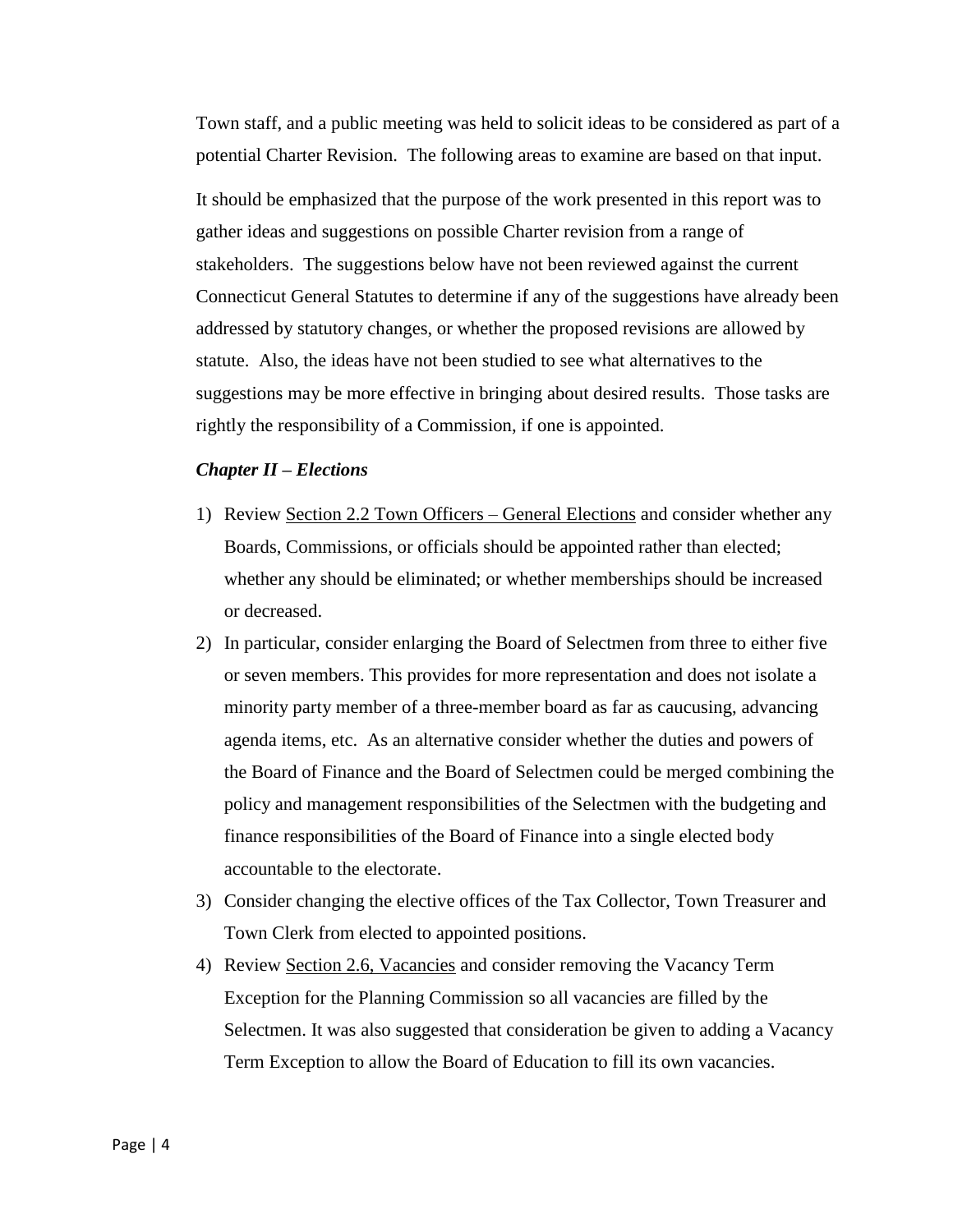## *Chapter III – The Board of Selectman*

- 1) Review Section 3.4.15 and examine whether the dollar amount limits for public bidding should be increased or should be changed from a set amount to an amount based on a formula or percentage.
- 2) Review Section 3.4.6 and consider changing "with the approval of" to "after receiving an advisory report from" the Planning Commission and the Inland Wetlands Agency prior to purchasing or exchanging real estate for a specific Town use. Consider the same change to Section 3.4.7, regarding the acceptance of real estate.
- 3) Review Section 3.2.2.4 and consider reducing the number of times the Selectmen meet with other Town agencies from twice to once a year.
- 4) Review Section 3.4.12 regarding maintenance of Town properties and consider specifying the routine maintenance and capital improvement responsibilities of the Board of Education for Town owned but Board of Education occupied facilities, both buildings and grounds.
- 5) Review Section 3.3.1 and 3.4.16 and clarify the duties and responsibilities of both the Board of Finance and the Board of Selectmen. (see also Section 6.6.2 below)

# *Chapter IV. Appointive Boards*

- 1) Review all Appointive Boards and Commissions and recommend whether all are necessary and still functioning; whether they are still authorized by State Statute; whether any should be renamed to comport to current statutory language or the entities currently performing the function; whether any can be combined: and whether any should be eliminated.
- 2) Consider creating a combined planning and zoning commission.
- 3) Establish whether and under what circumstances either elected or appointed officials, especially on Boards and Commissions, can be removed

#### *Chapter V. – Administrative Officers and Employees*

1) Consider creating the appointive position of chief administrative officer, such as a Town Manager or Town Administrator, either in the Charter or as may be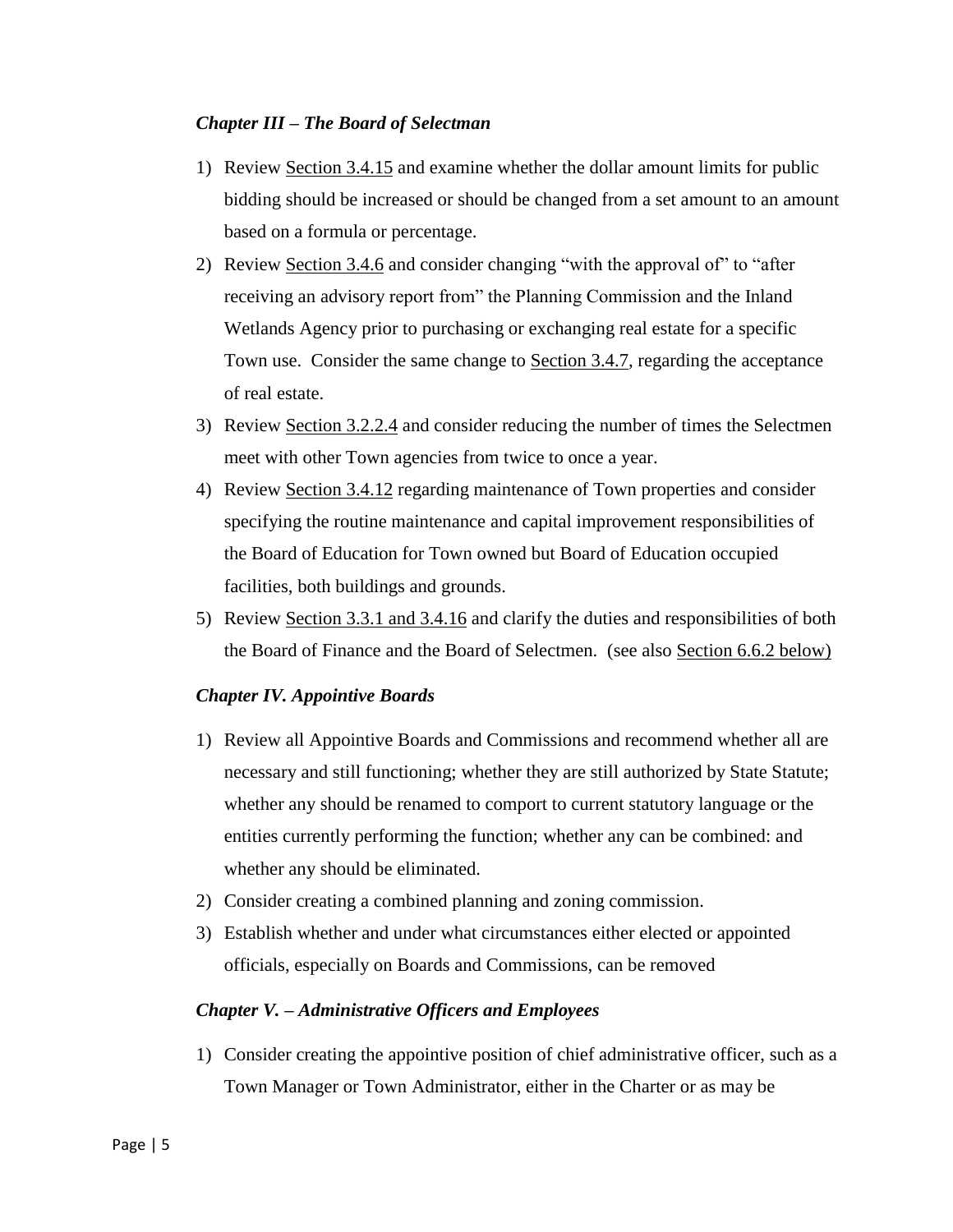permitted under Section 5.7 Additional Officers, and define the role and responsibility of the Manager or Administrator.

2) Consider creating the appointive position of a separate Inland Wetlands Agent either in the Charter or as may be permitted under Section 5.7 Additional Officers.

## *Chapter VI. Finance and Taxation*

- 1) Review Section 6.2.2 to clearly define the duties and responsibilities of the Board of Finance regarding budgeting and finance operations of the Town.
- 2) Review Section 6.5.5. (i) and consider revising the percentage of town budget limit for establishing contingency funds.
- 3) Review Section 6.6.2 and 6.6.3 and consider revising the limits for special appropriations the Board of Finance is allowed to make, the process for approving special appropriations, and define "special appropriation".
- 4) Review Section 6.7.1 and consider revising the limit on the amount of unexpended funds which may be transferred within any account.
- 5) Review Section 6.9 and consider increasing the cap on the amount of emergency appropriations that can be made by the Board of Selectmen.
- 6) Consider revising Section 6.5 Annual Budget to consider establishing a bifurcated adoption process (i.e. separate vote) for the general fund and education budgets.

#### *General*

- 1) Consider the inclusion of a code of ethics and code of conduct in the Charter that would apply to elected and appointed officials and town employees.
- 2) Conduct an editorial review to identify incorrect statutory references to ensure accuracy and compliance with current Statutes. Also review the Charter for interior references, spelling, typographical errors. (See the analysis from the E-Code project.)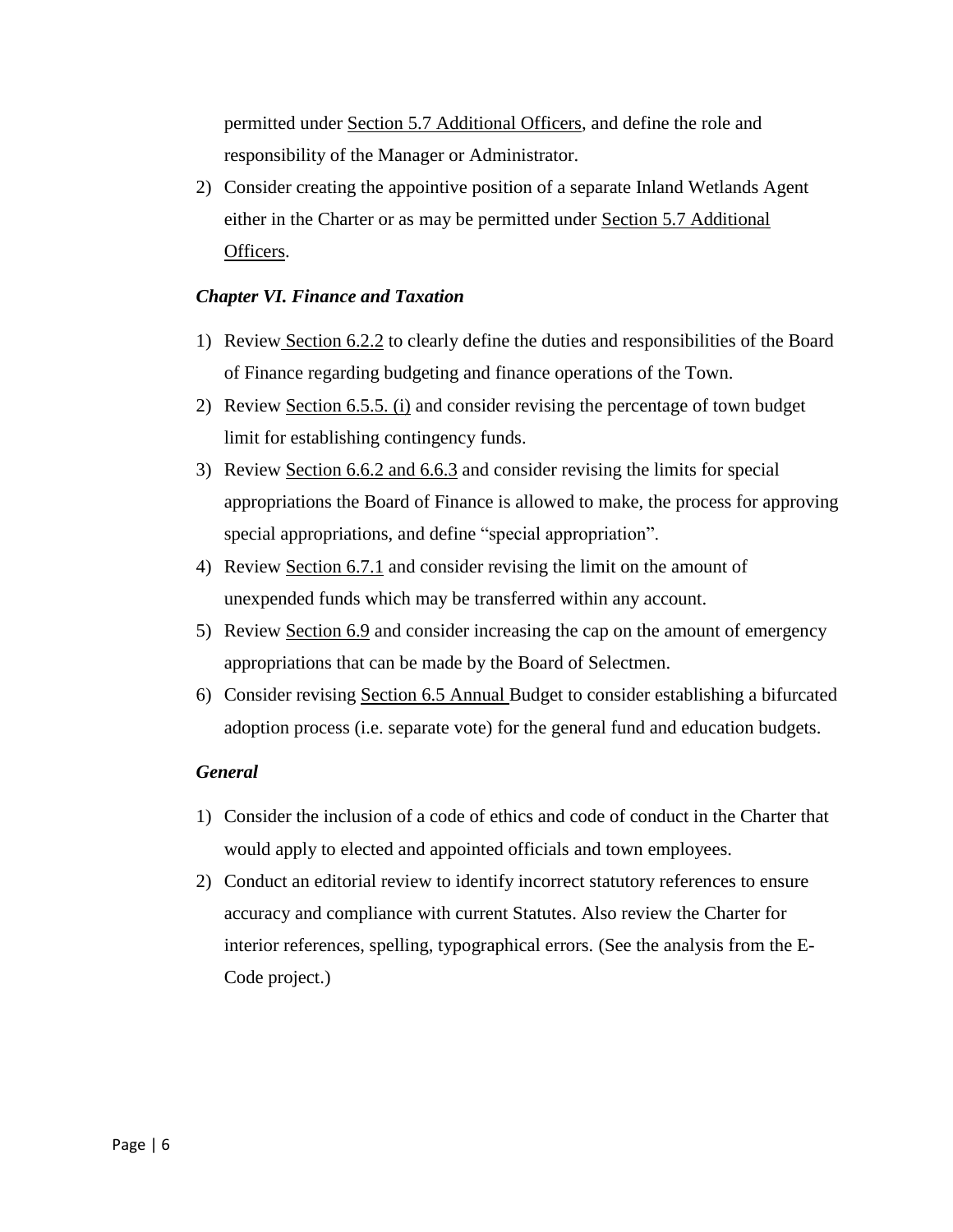#### **ATTACHMENT A**

#### **Non- Charter Revision matters discussed during the process**

During the interviews and public discussion, several weaknesses or opportunities were identified and Charter revision may not be required or necessary to address them and improve operations. These are summarized below, and the Board of Selectmen may wish to follow through on them regardless of the decision on Charter review.

- 1) Arrange for training on how to conduct a meeting and best practices for dealing with the public and others, and on rules of procedure for Boards and Commissions. Perhaps all Boards and Commissions wild opt the same rules of procedure.
- 2) The Board of Selectmen, The Board of Finance, the Town Treasurer, the Board of Education and Town finance officer should work together to create a handbook establishing requirements for budget submissions, budget amendments and transfers. Also, a number of terms should be defined and agreed upon to avoid confusion or ambiguity. These terms include "contingency", "department", "line item", "special appropriation" etc. Finally, this team should establish targets for contingency, capital reserve, and designated and undesignated fund balances for the annual budget.
- 3) Consider hiring a management consultant to review the organizational structure, staffing levels, and line and staff functions. It may be possible to streamline operations though better coordination or in some cases merging departments. There was also a concern that some departments are understaffed, or there is a thin "bench" of staff who would be able to assume a department head position from inside the organization. Also, there may be departments that Marlborough should have but doesn't at this time.
- 4) The Board of Selectmen and the Board of Education should work together to reach an agreement on which Board is responsible for conducting and budgeting for the ongoing maintenance, routine repair and maintenance, and capital